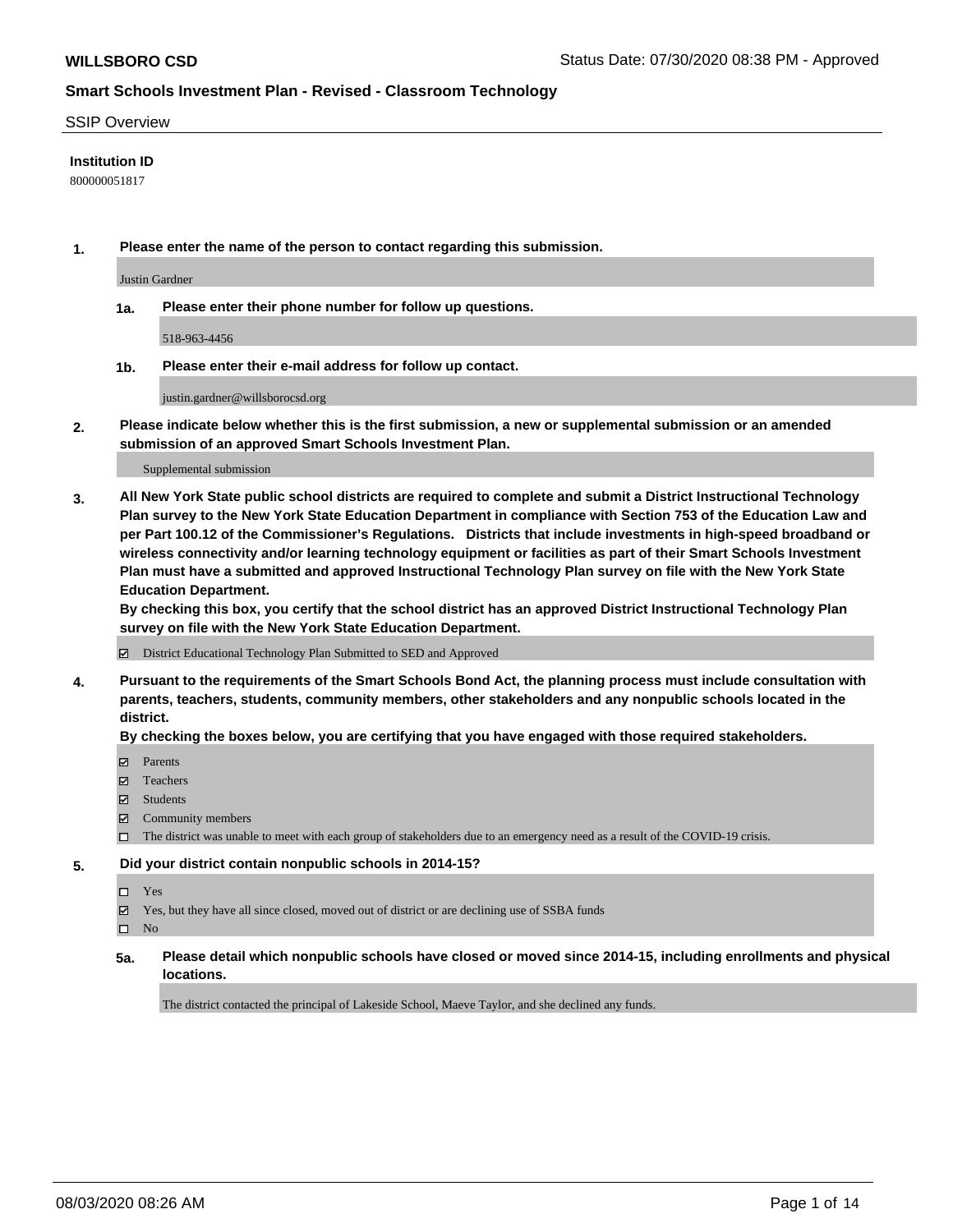### SSIP Overview

**6. Certify that the following required steps have taken place by checking the boxes below:**

- The district developed and the school board approved a preliminary Smart Schools Investment Plan.
- The preliminary plan was posted on the district website for at least 30 days. The district included an address to which any written comments on the plan should be sent.
- $\boxtimes$  The school board conducted a hearing that enabled stakeholders to respond to the preliminary plan. This hearing may have occured as part of a normal Board meeting, but adequate notice of the event must have been provided through local media and the district website for at least two weeks prior to the meeting.
- $\Box$  The school board was unable to conduct a hearing that enabled stakeholders to respond to the preliminary plan due to an emergency need as a result of the COVID-19 crisis.
- The district prepared a final plan for school board approval and such plan has been approved by the school board.
- $\boxtimes$  The final proposed plan that has been submitted has been posted on the district's website.
- **6a. Please upload the proposed Smart Schools Investment Plan (SSIP) that was posted on the district's website, along with any supporting materials. Note that this should be different than your recently submitted Educational Technology Survey. The Final SSIP, as approved by the School Board, should also be posted on the website and remain there during the course of the projects contained therein.**

WCS Smart School Investment Plan.pdf

**6b. Enter the webpage address where the final Smart Schools Investment Plan is posted. The Plan should remain posted for the life of the included projects.**

http://www.willsborocsd.org/wp-content/uploads/2019/10/WCS-Smart-School-Investment-Plan-10-19.pdf

**7. Please enter an estimate of the total number of students and staff that will benefit from this Smart Schools Investment Plan based on the cumulative projects submitted to date.**

320

**8. An LEA/School District may partner with one or more other LEA/School Districts to form a consortium to pool Smart Schools Bond Act funds for a project that meets all other Smart School Bond Act requirements. Each school district participating in the consortium will need to file an approved Smart Schools Investment Plan for the project and submit a signed Memorandum of Understanding that sets forth the details of the consortium including the roles of each respective district.**

 $\Box$  The district plans to participate in a consortium to partner with other school district(s) to implement a Smart Schools project.

**9. Please enter the name and 6-digit SED Code for each LEA/School District participating in the Consortium.**

| <b>Partner LEA/District</b> | <b>ISED BEDS Code</b> |
|-----------------------------|-----------------------|
| (No Response)               | (No Response)         |

**10. Please upload a signed Memorandum of Understanding with all of the participating Consortium partners.**

(No Response)

**11. Your district's Smart Schools Bond Act Allocation is:**

\$209,397

### **12. Final 2014-15 BEDS Enrollment to calculate Nonpublic Sharing Requirement**

|                   | <b>Public Enrollment</b> | l Nonpublic Enrollment | <b>Total Enrollment</b> | l Nonpublic Percentage |
|-------------------|--------------------------|------------------------|-------------------------|------------------------|
| <b>Enrollment</b> | 243                      |                        | 243.00                  | 0.00                   |

**13. This table compares each category budget total, as entered in that category's page, to the total expenditures listed in the category's expenditure table. Any discrepancies between the two must be resolved before submission.**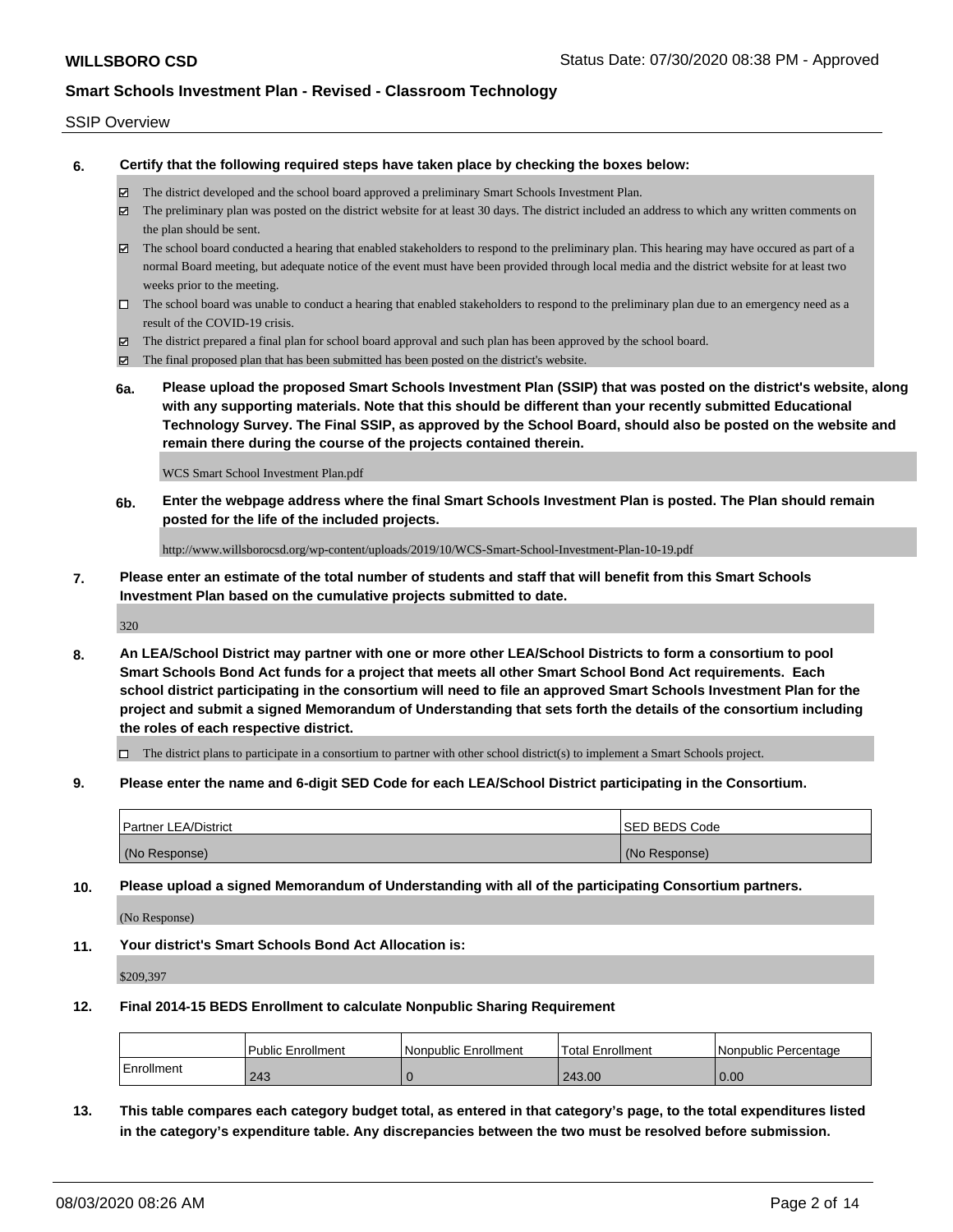# SSIP Overview

|                                                 | <b>Sub-Allocations</b> | <b>Expenditure Totals</b> | Difference |
|-------------------------------------------------|------------------------|---------------------------|------------|
| <b>School Connectivity</b>                      | 0.00                   | 0.00                      | 0.00       |
| <b>Connectivity Projects for</b><br>Communities | 0.00                   | 0.00                      | 0.00       |
| Classroom Technology                            | 45,566.20              | 45,566.20                 | 0.00       |
| Pre-Kindergarten Classrooms                     | 0.00                   | 0.00                      | 0.00       |
| Replace Transportable<br>Classrooms             | 0.00                   | 0.00                      | 0.00       |
| <b>High-Tech Security Features</b>              | 0.00                   | 0.00                      | 0.00       |
| Nonpublic Loan                                  | 0.00                   | 0.00                      | 0.00       |
| Totals:                                         | 45.566                 | 45,566                    | 0          |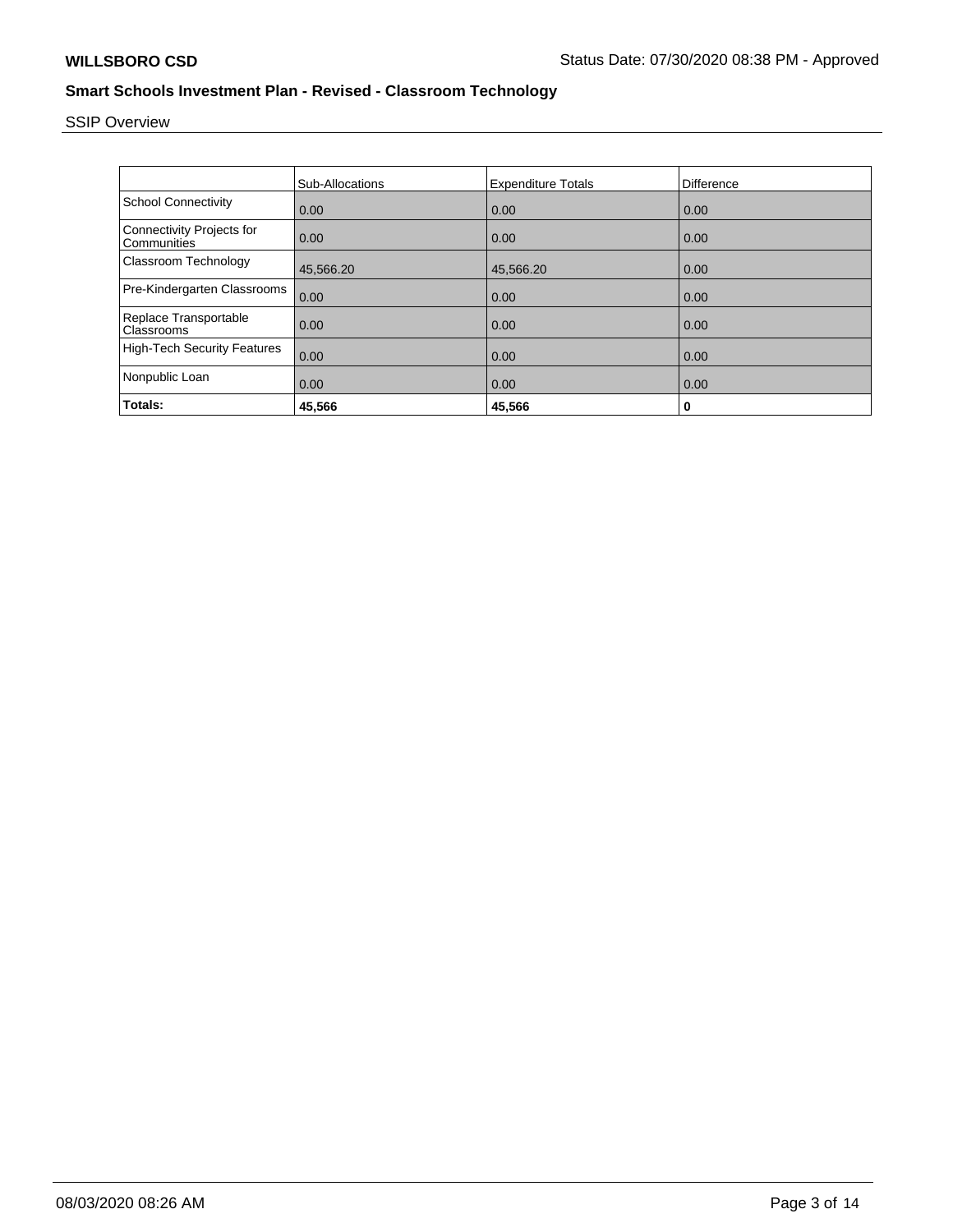School Connectivity

- **1. In order for students and faculty to receive the maximum benefit from the technology made available under the Smart Schools Bond Act, their school buildings must possess sufficient connectivity infrastructure to ensure that devices can be used during the school day. Smart Schools Investment Plans must demonstrate that:**
	- **• sufficient infrastructure that meets the Federal Communications Commission's 100 Mbps per 1,000 students standard currently exists in the buildings where new devices will be deployed, or**
	- **• is a planned use of a portion of Smart Schools Bond Act funds, or**
	- **• is under development through another funding source.**

**Smart Schools Bond Act funds used for technology infrastructure or classroom technology investments must increase the number of school buildings that meet or exceed the minimum speed standard of 100 Mbps per 1,000 students and staff within 12 months. This standard may be met on either a contracted 24/7 firm service or a "burstable" capability. If the standard is met under the burstable criteria, it must be:**

**1. Specifically codified in a service contract with a provider, and**

**2. Guaranteed to be available to all students and devices as needed, particularly during periods of high demand, such as computer-based testing (CBT) periods.**

**Please describe how your district already meets or is planning to meet this standard within 12 months of plan submission.**

The district currently meets the requirement. We have 50Mbps which is good for 500 students and our current enrollment is 260 students.

**1a. If a district believes that it will be impossible to meet this standard within 12 months, it may apply for a waiver of this requirement, as described on the Smart Schools website. The waiver must be filed and approved by SED prior to submitting this survey.**

 $\Box$  By checking this box, you are certifying that the school district has an approved waiver of this requirement on file with the New York State Education Department.

**2. Connectivity Speed Calculator (Required). If the district currently meets the required speed, enter "Currently Met" in the last box: Expected Date When Required Speed Will be Met.**

|                  | l Number of     | Required Speed | Current Speed in | Expected Speed  | Expected Date                       |
|------------------|-----------------|----------------|------------------|-----------------|-------------------------------------|
|                  | <b>Students</b> | l in Mbps      | l Mbps           | Ito be Attained | When Required                       |
|                  |                 |                |                  |                 | Within 12 Months 1Speed Will be Met |
| Calculated Speed | (No Response)   | 0.00           | (No Response)    | (No Response)   | (No Response)                       |

**3. Describe how you intend to use Smart Schools Bond Act funds for high-speed broadband and/or wireless connectivity projects in school buildings.**

(No Response)

**4. Describe the linkage between the district's District Instructional Technology Plan and how the proposed projects will improve teaching and learning. (There should be a link between your response to this question and your responses to Question 1 in Section IV - NYSED Initiatives Alignment: "Explain how the district use of instructional technology will serve as a part of a comprehensive and sustained effort to support rigorous academic standards attainment and performance improvement for students."** 

**Your answer should also align with your answers to the questions in Section II - Strategic Technology Planning and the associated Action Steps in Section III - Action Plan.)**

(No Response)

**5. If the district wishes to have students and staff access the Internet from wireless devices within the school building, or in close proximity to it, it must first ensure that it has a robust Wi-Fi network in place that has sufficient bandwidth to meet user demand.**

**Please describe how you have quantified this demand and how you plan to meet this demand.**

(No Response)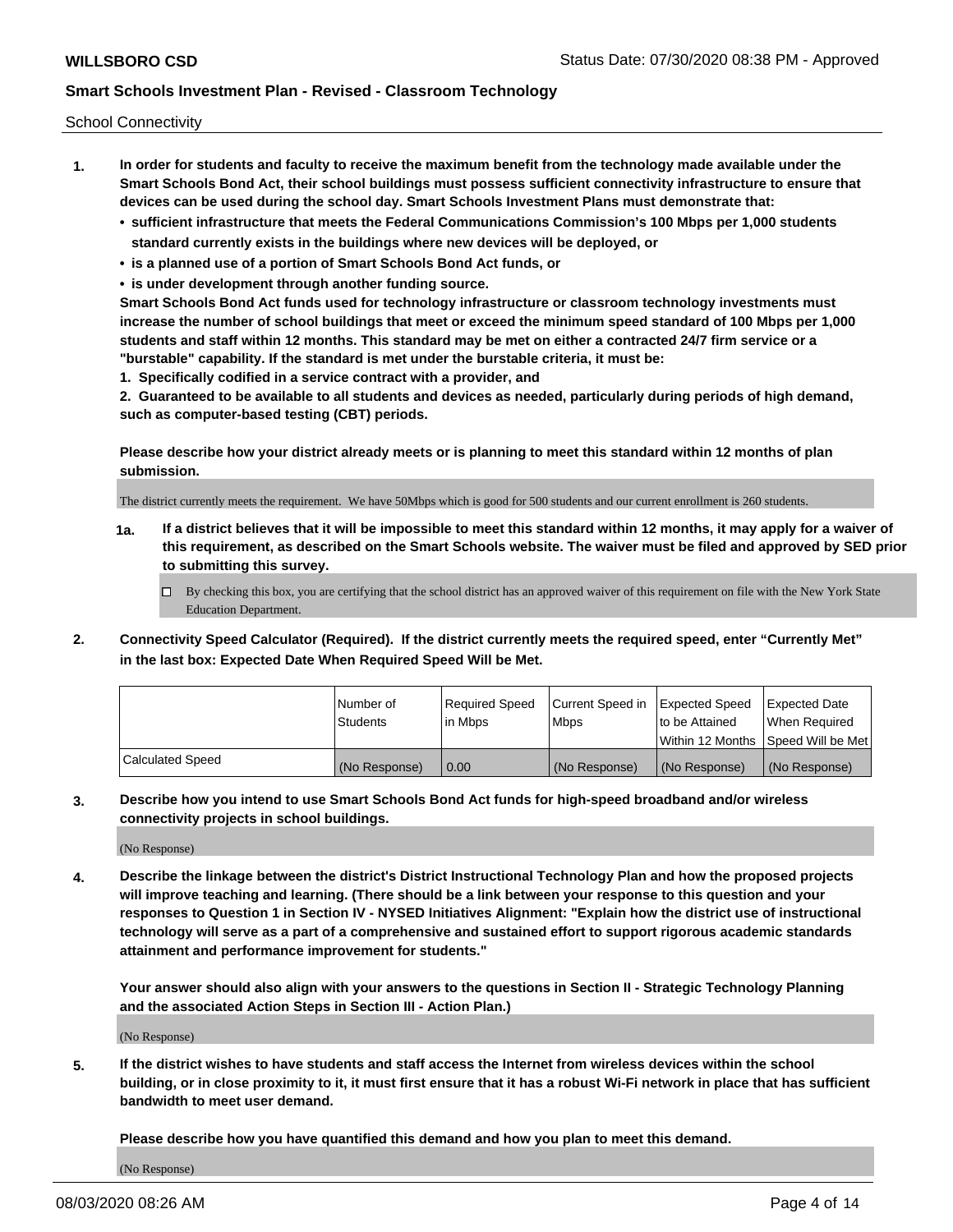School Connectivity

**6. Smart Schools plans with any expenditures in the School Connectivity category require a project number from the Office of Facilities Planning. Districts must submit an SSBA LOI and receive project numbers prior to submitting the SSIP. As indicated on the LOI, some projects may be eligible for a streamlined review and will not require a building permit.**

**Please indicate on a separate row each project number given to you by the Office of Facilities Planning.**

| Project Number |  |
|----------------|--|
| (No Response)  |  |

**7. Certain high-tech security and connectivity infrastructure projects may be eligible for an expedited review process as determined by the Office of Facilities Planning.**

### **Was your project deemed eligible for streamlined review?**

(No Response)

### **8. Include the name and license number of the architect or engineer of record.**

| Name          | License Number |
|---------------|----------------|
| (No Response) | (No Response)  |

### **9. Public Expenditures – Loanable (Counts toward the nonpublic loan calculation)**

| Select the allowable expenditure type.<br>Repeat to add another item under each type. | <b>PUBLIC</b> Items to be<br>l Purchased | Quantity           | Cost Per Item    | <b>Total Cost</b> |
|---------------------------------------------------------------------------------------|------------------------------------------|--------------------|------------------|-------------------|
| (No Response)                                                                         | (No Response)                            | l (No<br>Response) | (No<br>Response) | $\overline{0.00}$ |
|                                                                                       |                                          | O                  | 0.00             |                   |

### **10. Public Expenditures – Non-Loanable (Does not count toward nonpublic loan calculation)**

| Select the allowable expenditure<br>type.<br>Repeat to add another item under<br>each type. | <b>PUBLIC</b> Items to be purchased | Quantity      | Cost per Item | <b>Total Cost</b> |
|---------------------------------------------------------------------------------------------|-------------------------------------|---------------|---------------|-------------------|
| (No Response)                                                                               | (No Response)                       | (No Response) | (No Response) | 0.00              |
|                                                                                             |                                     |               | 0.00          |                   |

### **11. Final 2014-15 BEDS Enrollment to calculate Nonpublic Sharing Requirement (no changes allowed.)**

|            | Public Enrollment | Nonpublic Enrollment | <b>Total Enrollment</b> | l Nonpublic Percentage |
|------------|-------------------|----------------------|-------------------------|------------------------|
| Enrollment | 243               |                      | 243.00                  | 0.00                   |

### **12. Total Public Budget - Loanable (Counts toward the nonpublic loan calculation)**

|                                                      | Public Allocations | <b>Estimated Nonpublic Loan</b><br>Amount | Estimated Total Sub-Allocations |
|------------------------------------------------------|--------------------|-------------------------------------------|---------------------------------|
| Network/Access Costs                                 | (No Response)      | 0.00                                      | 0.00                            |
| School Internal Connections and<br><b>Components</b> | (No Response)      | 0.00                                      | 0.00                            |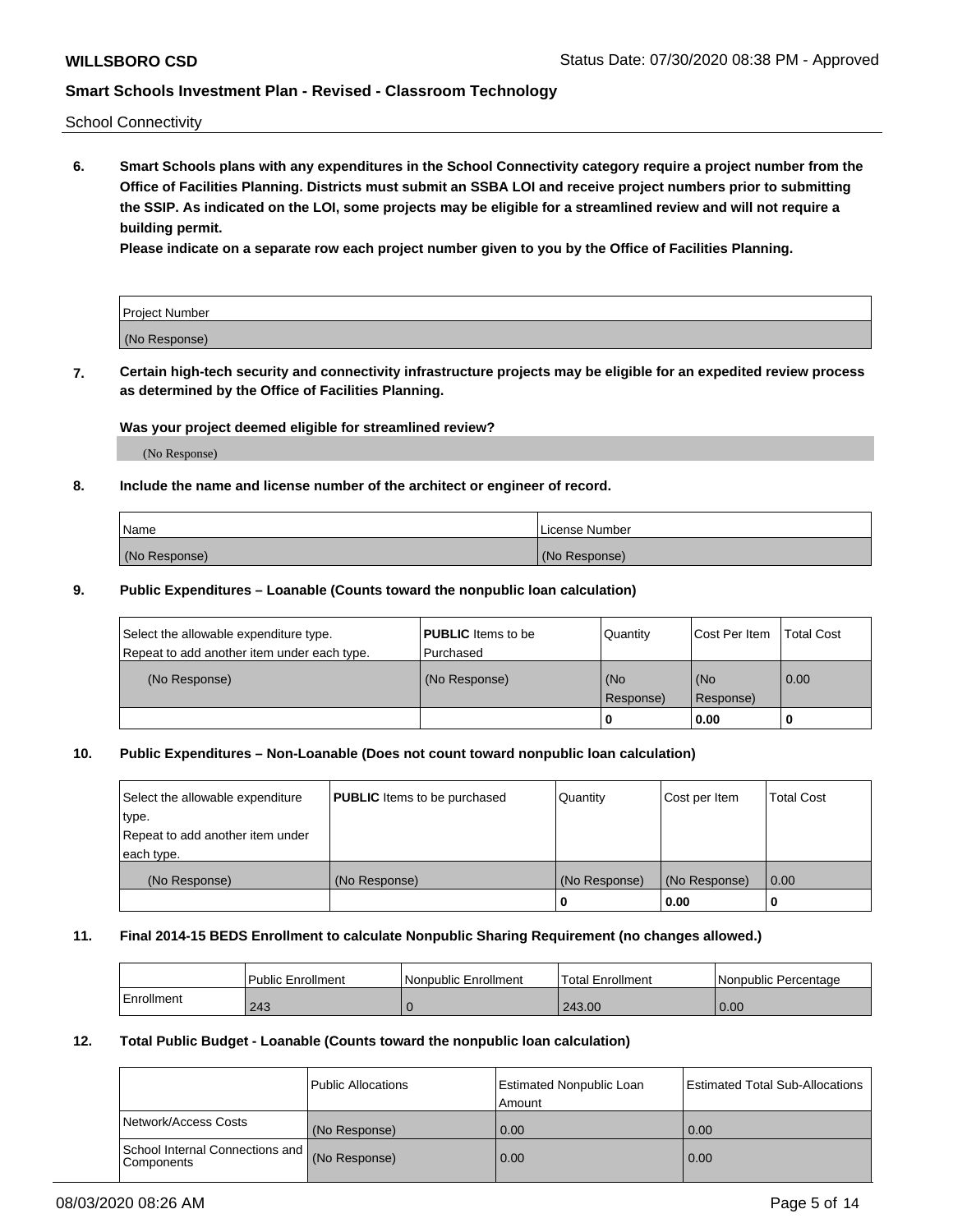School Connectivity

|         | Public Allocations | <b>Estimated Nonpublic Loan</b><br>l Amount | <b>Estimated Total Sub-Allocations</b> |
|---------|--------------------|---------------------------------------------|----------------------------------------|
| l Other | (No Response)      | 0.00                                        | 0.00                                   |
| Totals: | 0.00               | 0                                           |                                        |

## **13. Total Public Budget – Non-Loanable (Does not count toward the nonpublic loan calculation)**

|                                                   | Sub-<br>Allocation |
|---------------------------------------------------|--------------------|
| Network/Access Costs                              | (No Response)      |
| Outside Plant Costs                               | (No Response)      |
| <b>School Internal Connections and Components</b> | (No Response)      |
| Professional Services                             | (No Response)      |
| Testing                                           | (No Response)      |
| <b>Other Upfront Costs</b>                        | (No Response)      |
| <b>Other Costs</b>                                | (No Response)      |
| Totals:                                           | 0.00               |

## **14. School Connectivity Totals**

|                          | Total Sub-Allocations |
|--------------------------|-----------------------|
| Total Loanable Items     | 0.00                  |
| Total Non-Ioanable Items | 0.00                  |
| Totals:                  | 0                     |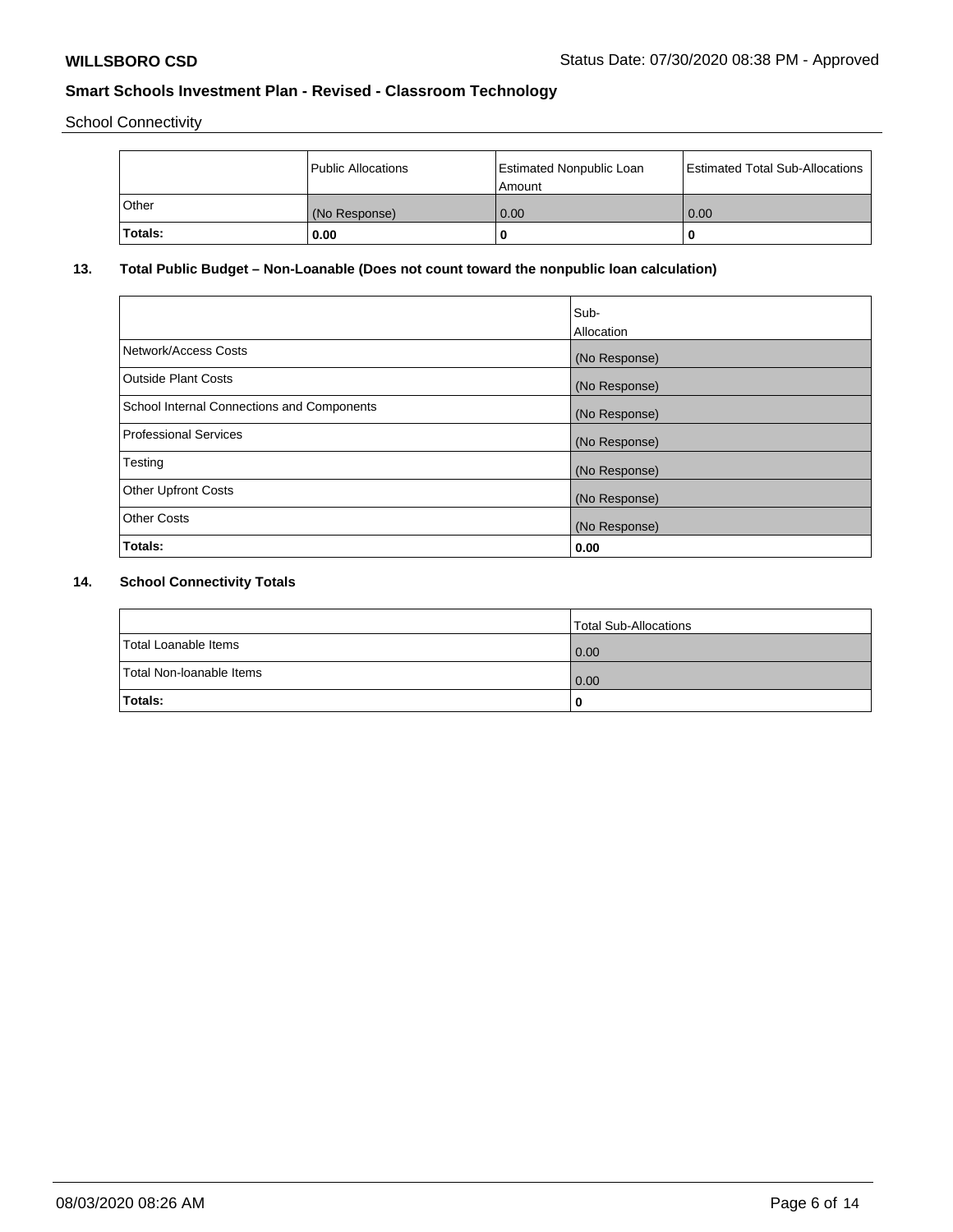Community Connectivity (Broadband and Wireless)

**1. Describe how you intend to use Smart Schools Bond Act funds for high-speed broadband and/or wireless connectivity projects in the community.**

(No Response)

**2. Please describe how the proposed project(s) will promote student achievement and increase student and/or staff access to the Internet in a manner that enhances student learning and/or instruction outside of the school day and/or school building.**

(No Response)

**3. Community connectivity projects must comply with all the necessary local building codes and regulations (building and related permits are not required prior to plan submission).**

 $\Box$  I certify that we will comply with all the necessary local building codes and regulations.

**4. Please describe the physical location of the proposed investment.**

(No Response)

**5. Please provide the initial list of partners participating in the Community Connectivity Broadband Project, along with their Federal Tax Identification (Employer Identification) number.**

| <b>Project Partners</b> | l Federal ID # |
|-------------------------|----------------|
| (No Response)           | (No Response)  |

**6. Please detail the type, quantity, per unit cost and total cost of the eligible items under each sub-category.**

| Select the allowable expenditure | Item to be purchased | Quantity      | Cost per Item | <b>Total Cost</b> |
|----------------------------------|----------------------|---------------|---------------|-------------------|
| type.                            |                      |               |               |                   |
| Repeat to add another item under |                      |               |               |                   |
| each type.                       |                      |               |               |                   |
| (No Response)                    | (No Response)        | (No Response) | (No Response) | 0.00              |
|                                  |                      | o             | 0.00          |                   |

**7. If you are submitting an allocation for Community Connectivity, complete this table.**

**Note that the calculated Total at the bottom of the table must equal the Total allocation for this category that you entered in the SSIP Overview overall budget.**

|                                    | Sub-Allocation |
|------------------------------------|----------------|
| Network/Access Costs               | (No Response)  |
| Outside Plant Costs                | (No Response)  |
| <b>Tower Costs</b>                 | (No Response)  |
| <b>Customer Premises Equipment</b> | (No Response)  |
| <b>Professional Services</b>       | (No Response)  |
| Testing                            | (No Response)  |
| <b>Other Upfront Costs</b>         | (No Response)  |
| <b>Other Costs</b>                 | (No Response)  |
| Totals:                            | 0.00           |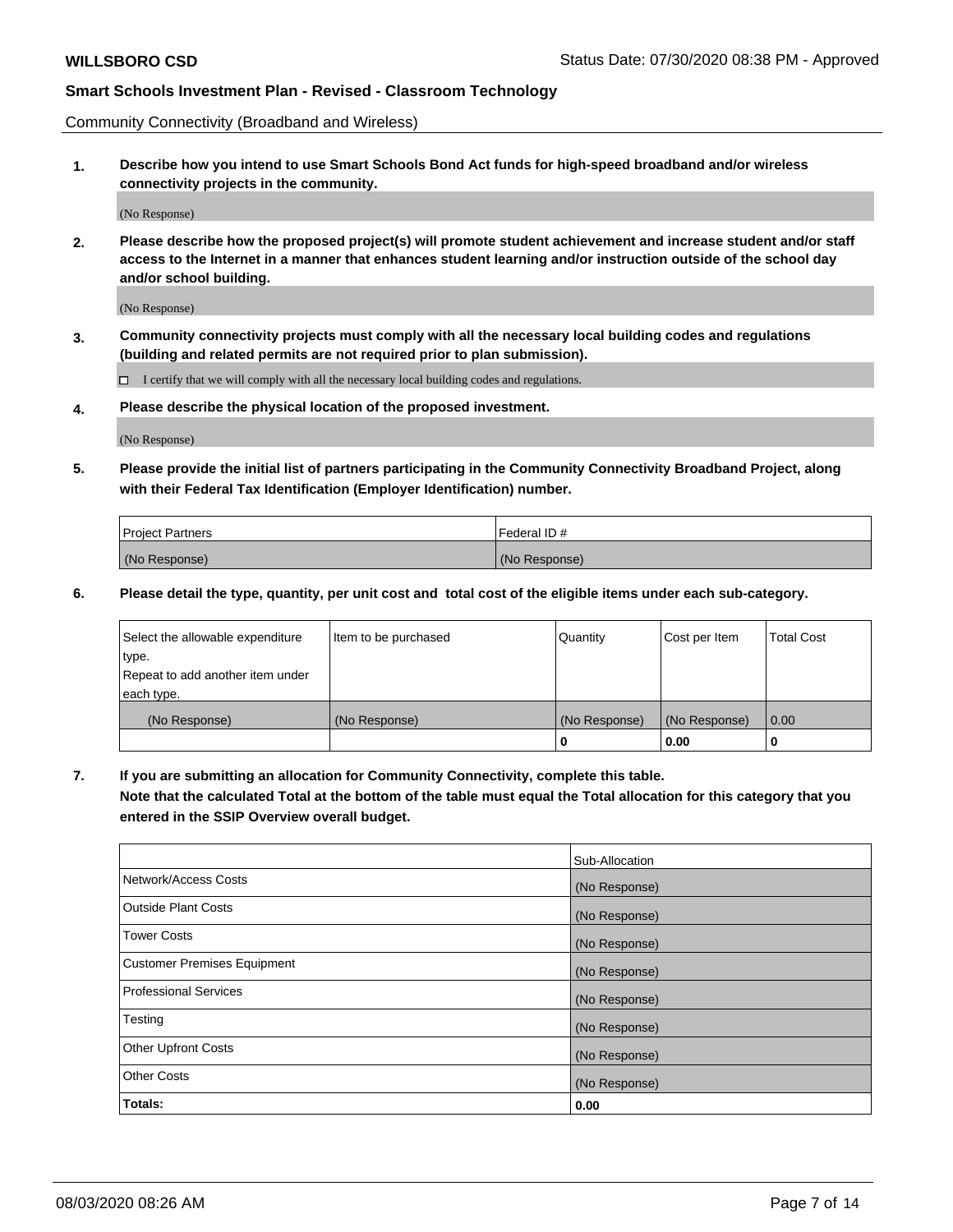### Classroom Learning Technology

**1. In order for students and faculty to receive the maximum benefit from the technology made available under the Smart Schools Bond Act, their school buildings must possess sufficient connectivity infrastructure to ensure that devices can be used during the school day. Smart Schools Investment Plans must demonstrate that sufficient infrastructure that meets the Federal Communications Commission's 100 Mbps per 1,000 students standard currently exists in the buildings where new devices will be deployed, or is a planned use of a portion of Smart Schools Bond Act funds, or is under development through another funding source. Smart Schools Bond Act funds used for technology infrastructure or classroom technology investments must increase the number of school buildings that meet or exceed the minimum speed standard of 100 Mbps per 1,000 students and staff within 12 months. This standard may be met on either a contracted 24/7 firm service or a "burstable" capability. If the standard is met under the burstable criteria, it must be:**

**1. Specifically codified in a service contract with a provider, and**

**2. Guaranteed to be available to all students and devices as needed, particularly during periods of high demand, such as computer-based testing (CBT) periods.**

**Please describe how your district already meets or is planning to meet this standard within 12 months of plan submission.**

The district currently purchases a connection speed of 50 Mbps through our internet provider. Additionally, the district receives 24/7 firm service through that provider. The district's provider is Cable Communications of Willsboro (Willex).

- **1a. If a district believes that it will be impossible to meet this standard within 12 months, it may apply for a waiver of this requirement, as described on the Smart Schools website. The waiver must be filed and approved by SED prior to submitting this survey.**
	- By checking this box, you are certifying that the school district has an approved waiver of this requirement on file with the New York State Education Department.
- **2. Connectivity Speed Calculator (Required). If the district currently meets the required speed, enter "Currently Met" in the last box: Expected Date When Required Speed Will be Met.**

|                  | l Number of<br><b>Students</b> | Required Speed<br>l in Mbps | Current Speed in Expected Speed<br>l Mbps | to be Attained | <b>Expected Date</b><br>When Required<br>l Within 12 Months ISpeed Will be Met l |
|------------------|--------------------------------|-----------------------------|-------------------------------------------|----------------|----------------------------------------------------------------------------------|
| Calculated Speed | 250                            | 25.00                       | 50                                        | 50             | 3/27/2020                                                                        |

**3. If the district wishes to have students and staff access the Internet from wireless devices within the school building, or in close proximity to it, it must first ensure that it has a robust Wi-Fi network in place that has sufficient bandwidth to meet user demand.**

**Please describe how you have quantified this demand and how you plan to meet this demand.**

The district recently completed a project in which it addressed several scope items dealing with technology infrastructure (cabling, wireless access points.). Consultants from both NERIC and ConvergeOne have reviewed our needs (current and with future device expansion) and designed a wireless access system capable of handling the needs that this plan includes/creates.

**4. All New York State public school districts are required to complete and submit an Instructional Technology Plan survey to the New York State Education Department in compliance with Section 753 of the Education Law and per Part 100.12 of the Commissioner's Regulations.**

**Districts that include educational technology purchases as part of their Smart Schools Investment Plan must have a submitted and approved Instructional Technology Plan survey on file with the New York State Education Department.**

By checking this box, you are certifying that the school district has an approved Instructional Technology Plan survey on file with the New York State Education Department.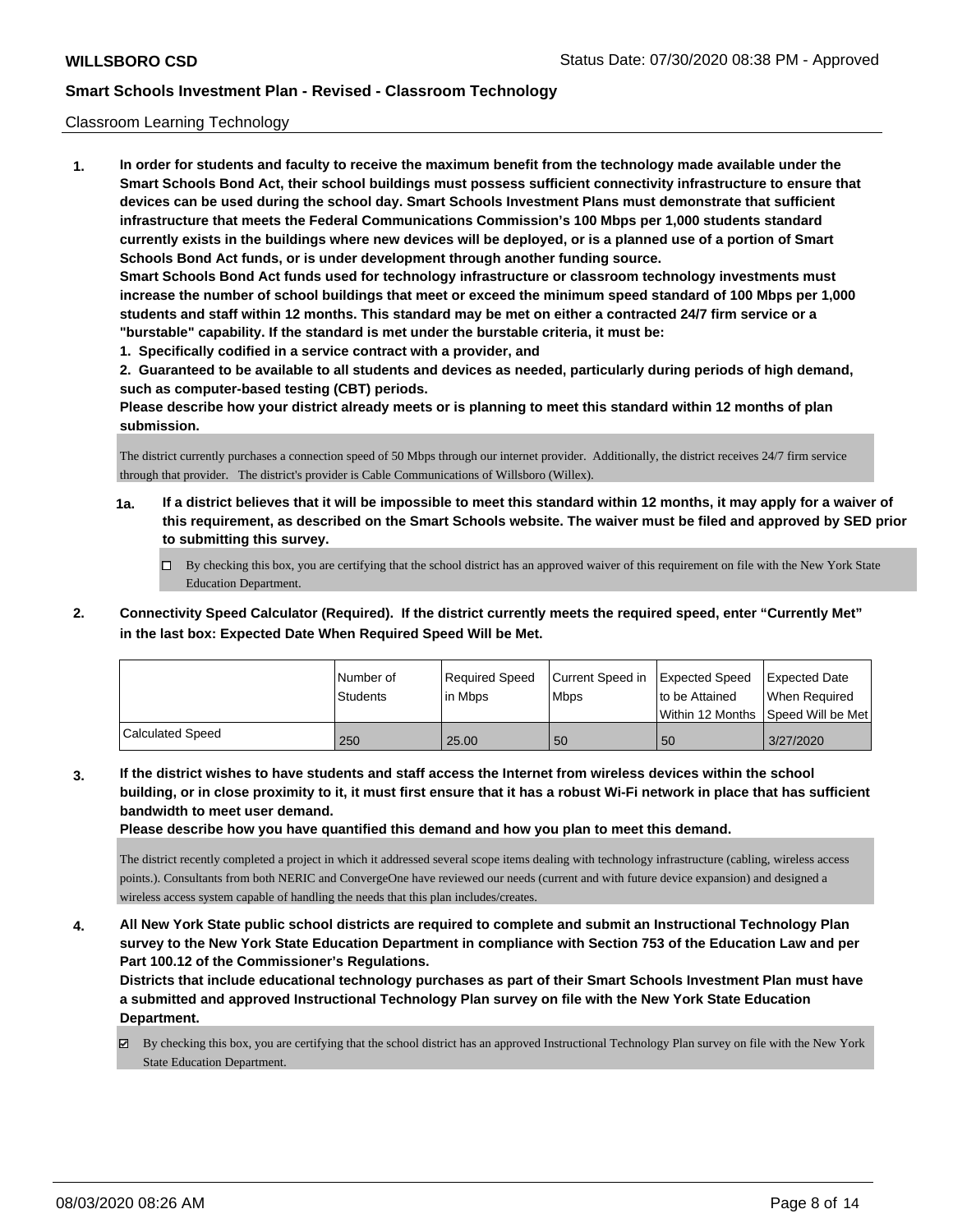### Classroom Learning Technology

**5. Describe the devices you intend to purchase and their compatibility with existing or planned platforms or systems. Specifically address the adequacy of each facility's electrical, HVAC and other infrastructure necessary to install and support the operation of the planned technology.**

Our proposed device purchases are an extension/increase to similar technology currently existing in the district. These devices will all be very compatible to and integrate well with existing technology. NERIC and their staff have performed the due diligence testing to help ensure that our existing infrastructure will support the operation of the proposed devices. Specifically, the devices include desktop and laptop computers, Chromebooks, and interactive boards/displays (SMART Boards).

### **6. Describe how the proposed technology purchases will:**

- **> enhance differentiated instruction;**
- **> expand student learning inside and outside the classroom;**
- **> benefit students with disabilities and English language learners; and**
- **> contribute to the reduction of other learning gaps that have been identified within the district.**

**The expectation is that districts will place a priority on addressing the needs of students who struggle to succeed in a rigorous curriculum. Responses in this section should specifically address this concern and align with the district's Instructional Technology Plan (in particular Question 2 of E. Curriculum and Instruction: "Does the district's instructional technology plan address the needs of students with disabilities to ensure equitable access to instruction, materials and assessments?" and Question 3 of the same section: "Does the district's instructional technology plan address the provision of assistive technology specifically for students with disabilities to ensure access to and participation in the general curriculum?")**

**In addition, describe how the district ensures equitable access to instruction, materials and assessments and participation in the general curriculum for both SWD and English Language Learners/Multilingual Learners (ELL/MLL) students.**

- The devices, including Chromebooks, laptops, desktops, and SMART boards being purchased will provide for increased differentiated instruction. There are many instructional tools available digitally to both teachers and students that assist all students, regardless of ability level, to successfully achieve learning outcomes. Students using laptops, desktops, and Chromebooks and G-Suite for Education will have access to all of these tools. For example, text-to-speech, functions across Google's G-Suite of educational tools allows students with various disabilities to complete assignments that would otherwise be difficult for them. Additionally, access to SMART boards address the needs of students, providing them with both visual and tactile opportunities for learning within the classroom.

- Access to Chromebooks and laptops will allow students to bring digital tools home with them and expand their access to these resources both inside and outside the classroom. Currently, not all students have access to Chromebooks or laptops and this purchase will spread access to more students. - The devices being purchased will assist all students, especially those with disabilities, English Language Learners, and other students that have an achievement gap. Student access to Chromebooks, laptops, desktop computers, will allow all of these groups of students to use a variety of digital tools that will assist them and work to reduce the achievement gap. This will occur when all students have equitable access to devices such as Chromebooks, laptops, and desktop computers due to increases numbers of each device being available at school and some even being available to students for home use. Currently, there is an achievement gap created by the fact that certain families have less access than others which reduces student access to digital tools.

**7. Where appropriate, describe how the proposed technology purchases will enhance ongoing communication with parents and other stakeholders and help the district facilitate technology-based regional partnerships, including distance learning and other efforts.**

The purchase of these devices (Chromebooks, laptops, desktop computers, and SMART boards) will enhance communication with parents and other stakeholders by ensuring increased access for parents and stakeholders to digital tools and communication methods via these devices. Google Classroom and other digital tools will be utilized by teachers, students, and parents, to communicate and share information/provide instruction. Additionally, the purchase of these devices will assist the district in better utilizing technology-based regional partnerships through NERIC, including their Model Schools program that offers a variety of digital tools and professional development and training opportunities. It will also provide greater access to distance learning classes through our local BOCES and NERIC as well as digital learning if there is a long-term closure of school that may require students to learn from home.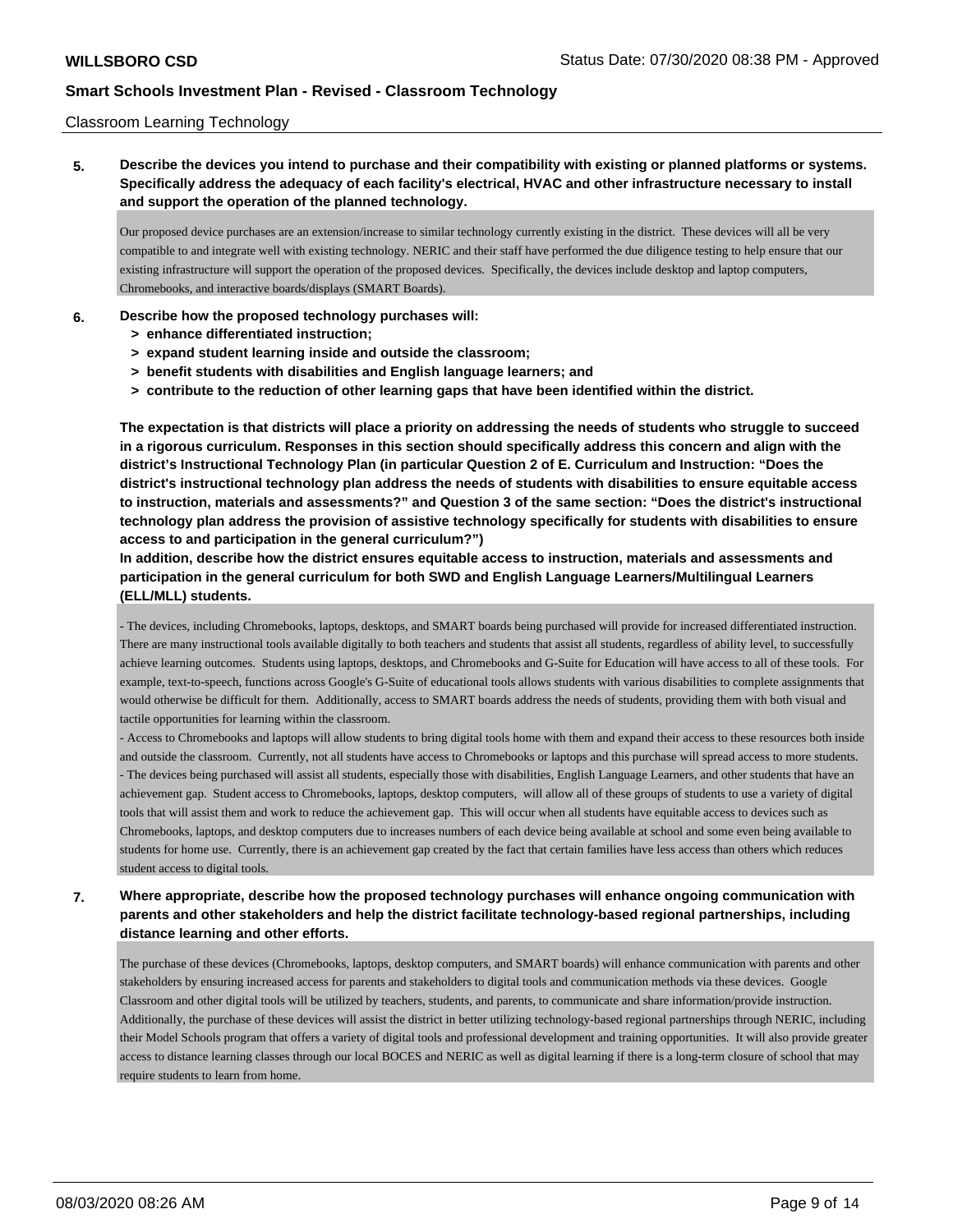### Classroom Learning Technology

**8. Describe the district's plan to provide professional development to ensure that administrators, teachers and staff can employ the technology purchased to enhance instruction successfully.**

**Note: This response should be aligned and expanded upon in accordance with your district's response to Question 1 of F. Professional Development of your Instructional Technology Plan: "Please provide a summary of professional development offered to teachers and staff, for the time period covered by this plan, to support technology to enhance teaching and learning. Please include topics, audience and method of delivery within your summary."**

The district participates in NERIC's Model Schools program, which provides professional development, training, and instructional support services related to instructional technology. Twice a year, a full catalog of offerings is published by Model Schools, and technology integrationists provide onsite training as needed. Courses include topics such as using Google Classroom, online teaching tools for teachers, remote learning tools for teachers and students, how to create flipped classrooms, and virtual field trips with Google Expeditions.

**9. Districts must contact one of the SUNY/CUNY teacher preparation programs listed on the document on the left side of the page that supplies the largest number of the district's new teachers to request advice on innovative uses and best practices at the intersection of pedagogy and educational technology.**

By checking this box, you certify that you have contacted the SUNY/CUNY teacher preparation program that supplies the largest number of your new teachers to request advice on these issues.

### **9a. Please enter the name of the SUNY or CUNY Institution that you contacted.**

SUNY Plattsburgh

**9b. Enter the primary Institution phone number.**

518-862-5223

**9c. Enter the name of the contact person with whom you consulted and/or will be collaborating with on innovative uses of technology and best practices.**

Lora Parks

**10. To ensure the sustainability of technology purchases made with Smart Schools funds, districts must demonstrate a long-term plan to maintain and replace technology purchases supported by Smart Schools Bond Act funds. This sustainability plan shall demonstrate a district's capacity to support recurring costs of use that are ineligible for Smart Schools Bond Act funding such as device maintenance, technical support, Internet and wireless fees, maintenance of hotspots, staff professional development, building maintenance and the replacement of incidental items. Further, such a sustainability plan shall include a long-term plan for the replacement of purchased devices and equipment at the end of their useful life with other funding sources.**

 $\boxtimes$  By checking this box, you certify that the district has a sustainability plan as described above.

**11. Districts must ensure that devices purchased with Smart Schools Bond funds will be distributed, prepared for use, maintained and supported appropriately. Districts must maintain detailed device inventories in accordance with generally accepted accounting principles.**

By checking this box, you certify that the district has a distribution and inventory management plan and system in place.

### **12. Please detail the type, quantity, per unit cost and total cost of the eligible items under each sub-category.**

| Select the allowable expenditure | Item to be Purchased                               | Quantity | Cost per Item | <b>Total Cost</b> |
|----------------------------------|----------------------------------------------------|----------|---------------|-------------------|
| type.                            |                                                    |          |               |                   |
| Repeat to add another item under |                                                    |          |               |                   |
| each type.                       |                                                    |          |               |                   |
| Interactive Whiteboards          | Smart Board MX065 Interactive                      |          | 3,600.00      | 25,200.00         |
|                                  | Display (Or Comparable Device)                     |          |               |                   |
| <b>Desktop Computers</b>         | HP ProDesk 400 G6 SFF PC (Or<br>Comparable Device) | 10       | 568.31        | 5,683.10          |
|                                  |                                                    |          |               |                   |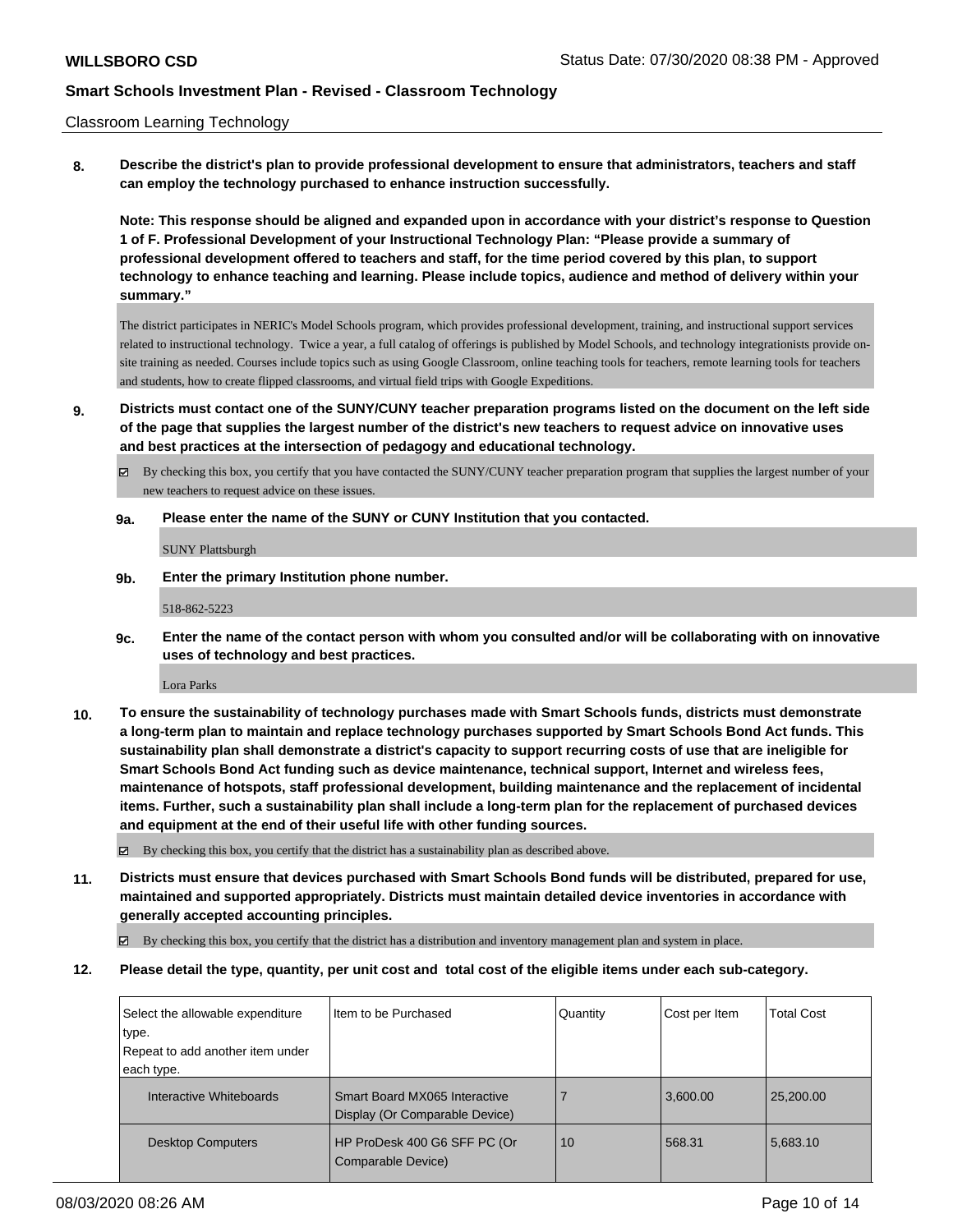## Classroom Learning Technology

| Select the allowable expenditure<br>type.<br>Repeat to add another item under | I Item to be Purchased                                 | Quantity | Cost per Item | <b>Total Cost</b> |
|-------------------------------------------------------------------------------|--------------------------------------------------------|----------|---------------|-------------------|
| each type.                                                                    |                                                        |          |               |                   |
| <b>Laptop Computers</b>                                                       | Acer Chromebook 11 C732-C6WU (Or<br>Comparable Device) | 30       | 300.00        | 9,000.00          |
| <b>Laptop Computers</b>                                                       | HP Smart Buy 250 G7 (Or Comparable   10<br>Device)     |          | 568.31        | 5,683.10          |
|                                                                               |                                                        | 57       | 5,036.62      | 45,566            |

### **13. Final 2014-15 BEDS Enrollment to calculate Nonpublic Sharing Requirement (no changes allowed.)**

|            | l Public Enrollment | Nonpublic Enrollment | l Total Enrollment | l Nonpublic<br>l Percentage |
|------------|---------------------|----------------------|--------------------|-----------------------------|
| Enrollment | 243                 |                      | 243.00             | 0.00                        |

### **14. If you are submitting an allocation for Classroom Learning Technology complete this table.**

|                          | Public School Sub-Allocation | <b>Estimated Nonpublic Loan</b><br>Amount<br>(Based on Percentage Above) | <b>Estimated Total Public and</b><br>Nonpublic Sub-Allocation |
|--------------------------|------------------------------|--------------------------------------------------------------------------|---------------------------------------------------------------|
| Interactive Whiteboards  | 25,200.00                    | 0.00                                                                     | 25,200.00                                                     |
| <b>Computer Servers</b>  | 0.00                         | 0.00                                                                     | 0.00                                                          |
| <b>Desktop Computers</b> | 5,683.10                     | 0.00                                                                     | 5,683.10                                                      |
| <b>Laptop Computers</b>  | 14,683.10                    | 0.00                                                                     | 14,683.10                                                     |
| <b>Tablet Computers</b>  | 0.00                         | 0.00                                                                     | 0.00                                                          |
| <b>Other Costs</b>       | 0.00                         | 0.00                                                                     | 0.00                                                          |
| Totals:                  | 45,566.20                    | 0                                                                        | 45,566                                                        |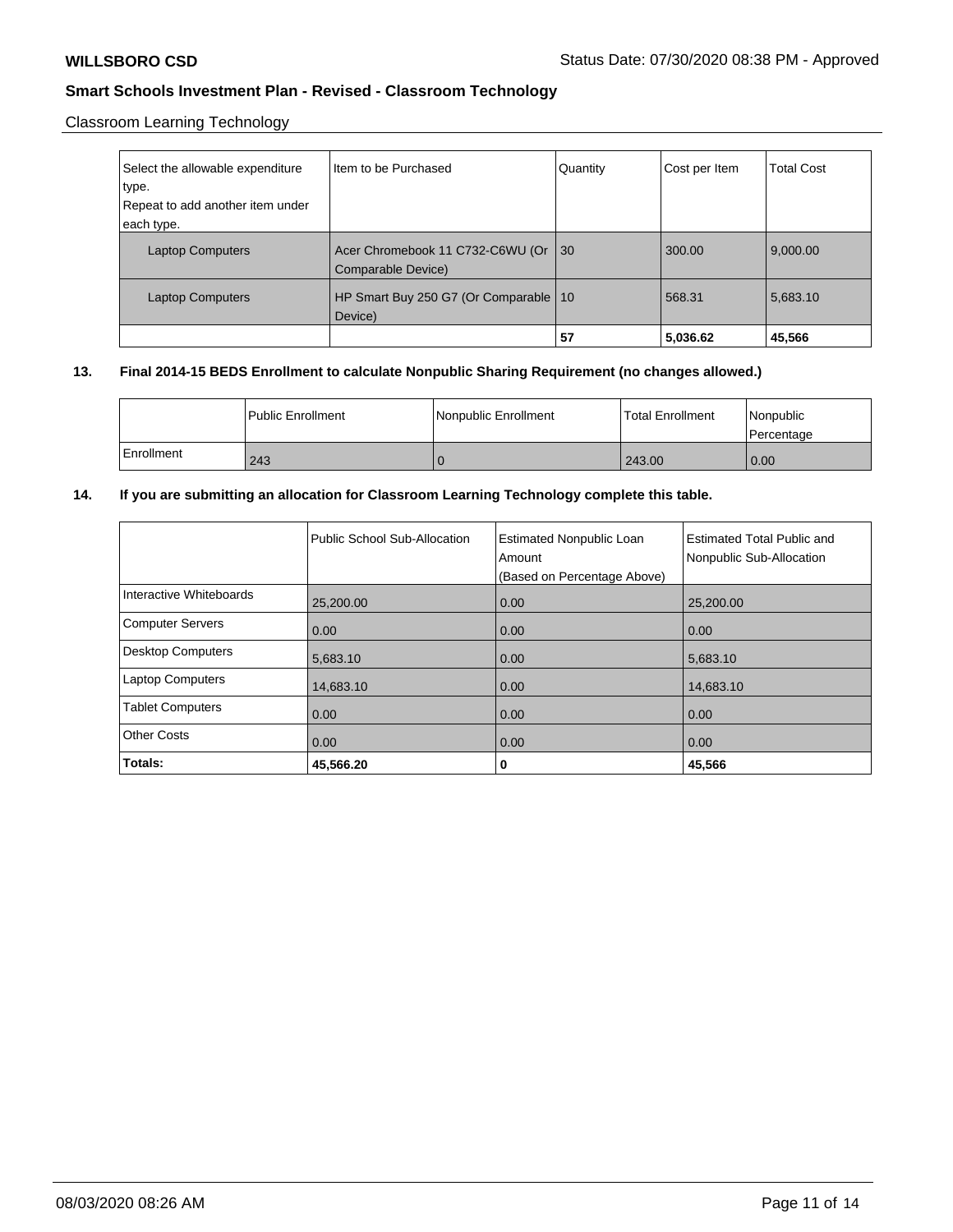### Pre-Kindergarten Classrooms

**1. Provide information regarding how and where the district is currently serving pre-kindergarten students and justify the need for additional space with enrollment projections over 3 years.**

(No Response)

- **2. Describe the district's plan to construct, enhance or modernize education facilities to accommodate prekindergarten programs. Such plans must include:**
	- **Specific descriptions of what the district intends to do to each space;**
	- **An affirmation that new pre-kindergarten classrooms will contain a minimum of 900 square feet per classroom;**
	- **The number of classrooms involved;**
	- **The approximate construction costs per classroom; and**
	- **Confirmation that the space is district-owned or has a long-term lease that exceeds the probable useful life of the improvements.**

(No Response)

**3. Smart Schools Bond Act funds may only be used for capital construction costs. Describe the type and amount of additional funds that will be required to support ineligible ongoing costs (e.g. instruction, supplies) associated with any additional pre-kindergarten classrooms that the district plans to add.**

(No Response)

**4. All plans and specifications for the erection, repair, enlargement or remodeling of school buildings in any public school district in the State must be reviewed and approved by the Commissioner. Districts that plan capital projects using their Smart Schools Bond Act funds will undergo a Preliminary Review Process by the Office of Facilities Planning.**

**Please indicate on a separate row each project number given to you by the Office of Facilities Planning.**

| Project Number |  |
|----------------|--|
| (No Response)  |  |
|                |  |

**5. Please detail the type, quantity, per unit cost and total cost of the eligible items under each sub-category.**

| Select the allowable expenditure | Item to be purchased | Quantity      | Cost per Item | <b>Total Cost</b> |
|----------------------------------|----------------------|---------------|---------------|-------------------|
| type.                            |                      |               |               |                   |
| Repeat to add another item under |                      |               |               |                   |
| each type.                       |                      |               |               |                   |
| (No Response)                    | (No Response)        | (No Response) | (No Response) | 0.00              |
|                                  |                      | U             | 0.00          |                   |

**6. If you have made an allocation for Pre-Kindergarten Classrooms, complete this table. Note that the calculated Total at the bottom of the table must equal the Total allocation for this category that you entered in the SSIP Overview overall budget.**

|                                          | Sub-Allocation |
|------------------------------------------|----------------|
| Construct Pre-K Classrooms               | (No Response)  |
| Enhance/Modernize Educational Facilities | (No Response)  |
| <b>Other Costs</b>                       | (No Response)  |
| Totals:                                  | 0.00           |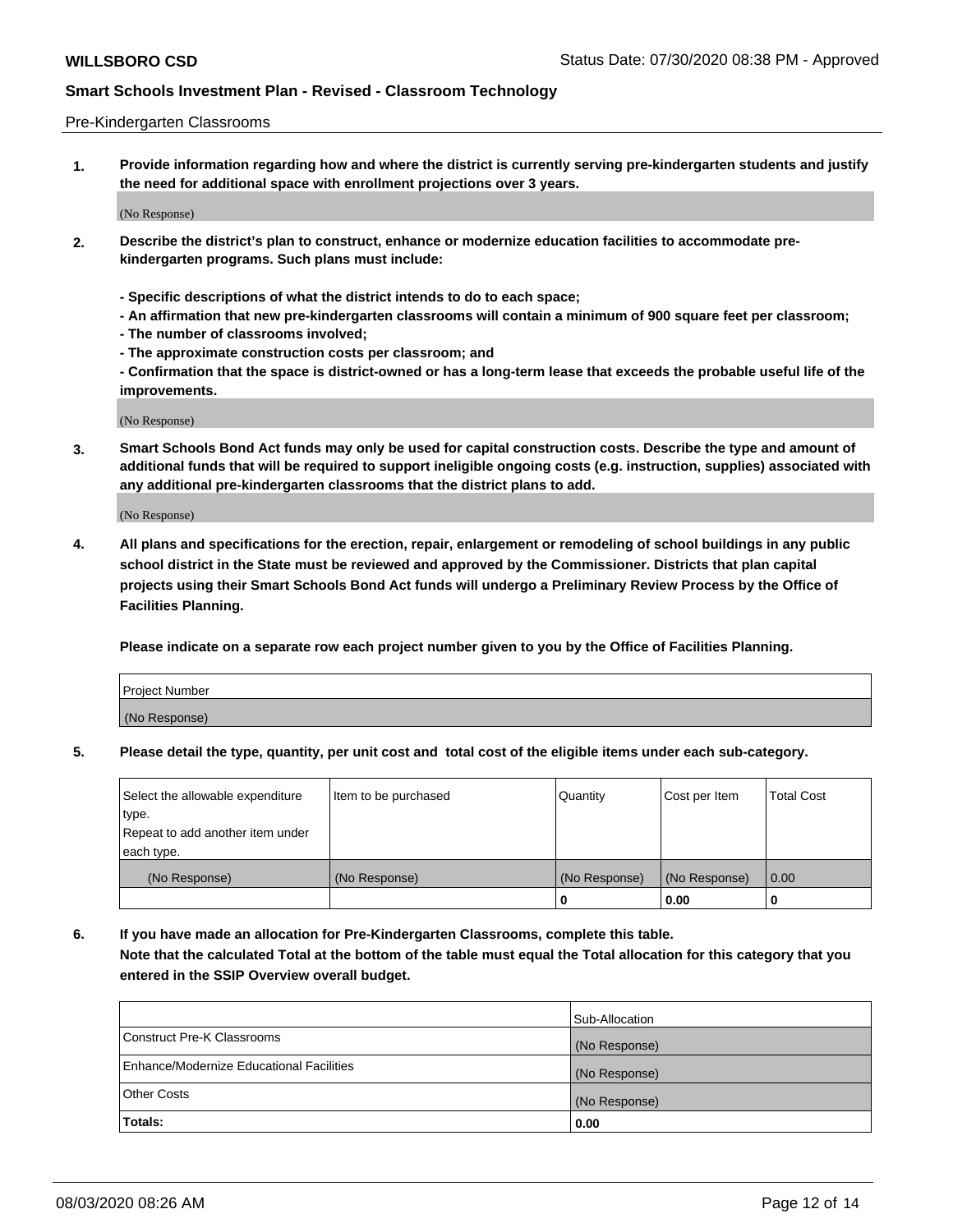Replace Transportable Classrooms

**1. Describe the district's plan to construct, enhance or modernize education facilities to provide high-quality instructional space by replacing transportable classrooms.**

(No Response)

**2. All plans and specifications for the erection, repair, enlargement or remodeling of school buildings in any public school district in the State must be reviewed and approved by the Commissioner. Districts that plan capital projects using their Smart Schools Bond Act funds will undergo a Preliminary Review Process by the Office of Facilities Planning.**

**Please indicate on a separate row each project number given to you by the Office of Facilities Planning.**

| Project Number |  |
|----------------|--|
|                |  |
| (No Response)  |  |

**3. For large projects that seek to blend Smart Schools Bond Act dollars with other funds, please note that Smart Schools Bond Act funds can be allocated on a pro rata basis depending on the number of new classrooms built that directly replace transportable classroom units.**

**If a district seeks to blend Smart Schools Bond Act dollars with other funds describe below what other funds are being used and what portion of the money will be Smart Schools Bond Act funds.**

(No Response)

**4. Please detail the type, quantity, per unit cost and total cost of the eligible items under each sub-category.**

| Select the allowable expenditure | Item to be purchased | Quantity      | Cost per Item | Total Cost |
|----------------------------------|----------------------|---------------|---------------|------------|
| ∣type.                           |                      |               |               |            |
| Repeat to add another item under |                      |               |               |            |
| each type.                       |                      |               |               |            |
| (No Response)                    | (No Response)        | (No Response) | (No Response) | 0.00       |
|                                  |                      | u             | 0.00          |            |

**5. If you have made an allocation for Replace Transportable Classrooms, complete this table. Note that the calculated Total at the bottom of the table must equal the Total allocation for this category that you entered in the SSIP Overview overall budget.**

|                                                | Sub-Allocation |
|------------------------------------------------|----------------|
| Construct New Instructional Space              | (No Response)  |
| Enhance/Modernize Existing Instructional Space | (No Response)  |
| Other Costs                                    | (No Response)  |
| Totals:                                        | 0.00           |